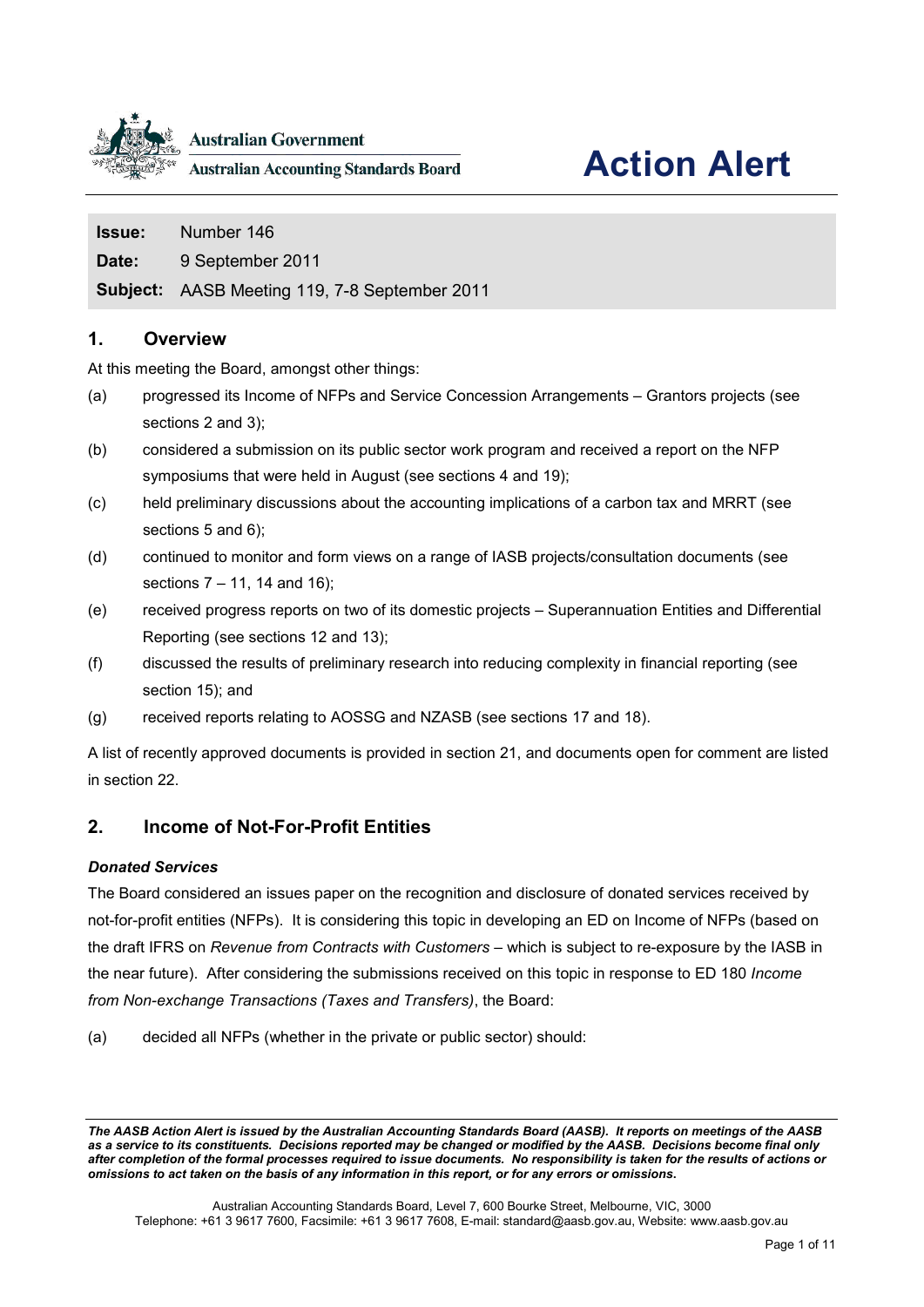

- (i) be required to make disclosures about the nature and significance of donated services received; and
- (ii) in principle, be required to recognise donated services received at fair value, when fair value can be measured reliably;
- (b) acknowledged that applying the recognition principle in (a)(ii) above would give rise to cost/benefit issues, particularly for smaller NFPs, that need further consideration;
- (c) consequently decided to propose both requirements in (a) above in its ED on Income of NFPs, but to propose that the recognition requirement has a later application date than the operative date of the Standard. In the interim, the Board will consider:
	- (i) opportunities for the review of the current regulatory regime for financial reporting by smaller NFPs; and
	- (ii) issues relating to donated services received in the context of its project on Service Performance Reporting; and
- (d) observed that, until the later application date referred to in (c) above, the present recognition requirements for donated services in AASB 1004 *Contributions* would remain unchanged.

#### *Scope of the ED on Income of NFPs*

The Board decided to exclude from its ED on Income of NFPs some issues dealt with in AASB 1004 that are outside the scope of the expected IFRS on *Revenue from Contracts with Customers*. For example, the ED would not include proposals in respect of:

- (a) recognition requirements for contributions by owners and distributions to owners;
- (b) requirements for the treatment of restructures of administrative arrangements in the public sector; and
- (c) the future role (if any) of AASB Interpretation 1038 *Contributions by Owners Made to Wholly-Owned Public Sector Entities*.

The treatment of these issues would remain unchanged until they are considered by the Board in future.

# <span id="page-1-0"></span>**3. Service Concession Arrangements – Grantors**

The Board reviewed the draft Standard on grantor accounting for service concession arrangements that is to be considered for approval by the IPSASB at its meeting later in September. The draft IPSASB Standard is available in the papers for the September meeting on the IPSASB website. The Board expressed concerns over the following:

*The AASB Action Alert is issued by the Australian Accounting Standards Board (AASB). It reports on meetings of the AASB as a service to its constituents. Decisions reported are tentative and may be changed or modified by the AASB. Decisions become final only after completion of the formal processes required to issue documents. No responsibility is taken for the results of actions or omissions to act taken on the basis of any information in this report, or for any errors or omissions***.**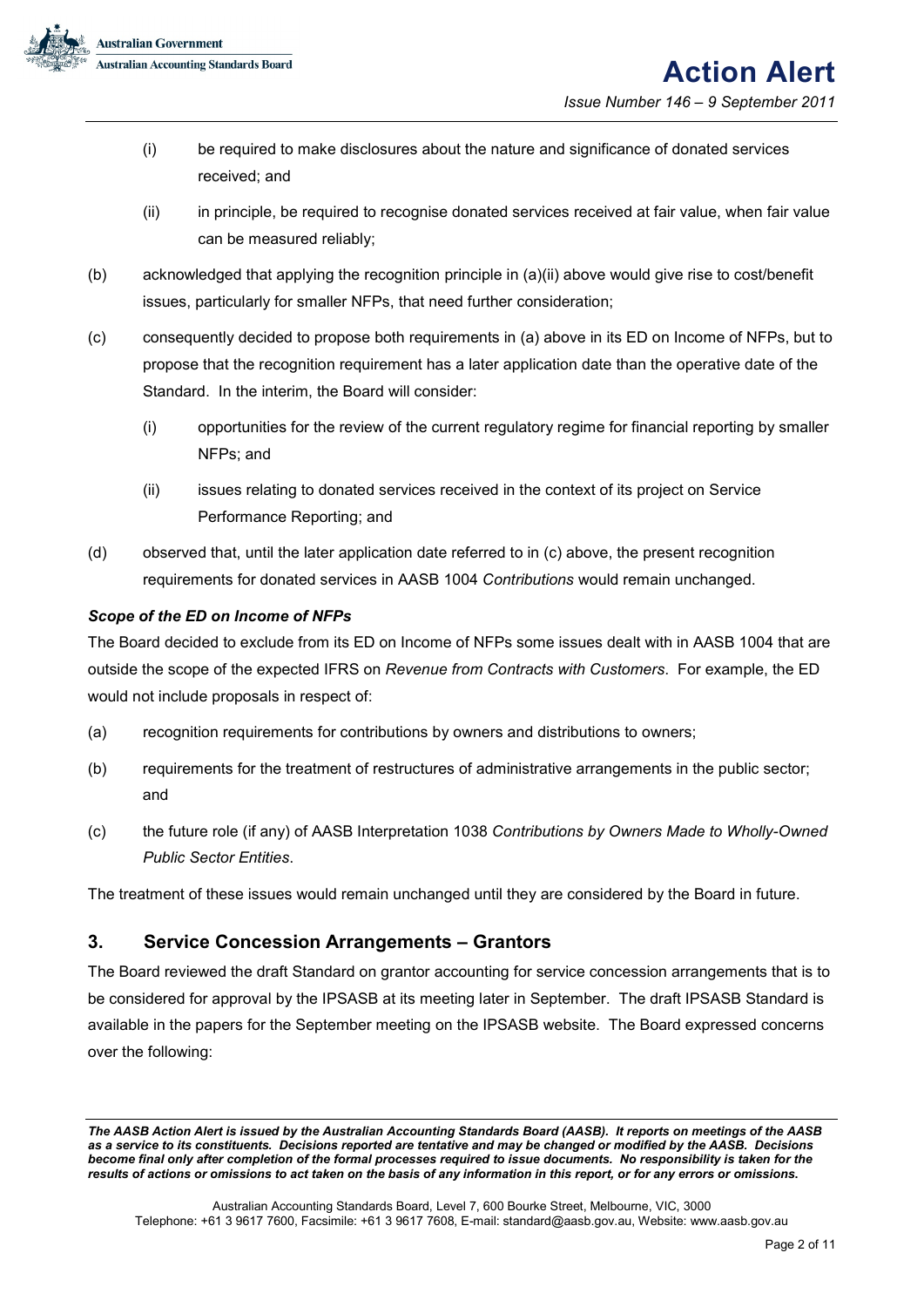- (a) the treatment of regulation by third-party regulators in relation to whether the grantor controls or regulates the services the operator must provide under a service concession arrangement, the recipients and the pricing of the services; and
- (b) the initial measurement of the grantor's liability under a service concession arrangement at the fair value of the service concession assets acquired, rather than the fair value of a licence granted to the operator to charge users of the service concession assets together with any other assets transferred to the operator. This would require consideration of how to account for any difference between the two values. The Board considered the draft Standard should address the creation of licences by the grantor in connection with service concession arrangements.

The Board noted the IPSASB may decide to re-expose the draft Standard or parts of it, instead of approving it for issue. If the IPSASB decides to re-expose, the Board anticipates publishing the ED in Australia for comment. Furthermore, once the IPSASB finalises its Standard, the Board may issue an Australian ED that includes proposed requirements that may differ from the IPSASB's requirements.

# <span id="page-2-0"></span>**4. NFP Public Sector Projects**

The Board discussed correspondence with the Heads of Treasuries Accounting and Reporting Advisory Committee (HoTARAC) in relation to priorities for Board projects of particular relevance to NFP public sector entities. The Board did not change project priorities as set out in its work program (August 2011), but decided to consult further with public sector constituents, including HoTARAC.

The Board noted its current project on control in the public sector will not include, until a later phase, consideration of the identification and treatment of administered items. This is because the initial focus of the project is on 'control of entities' issues.

The Board decided to publish a paper on its position regarding the adoption in Australia of IPSASB Standards.

# <span id="page-2-1"></span>**5. Financial Reporting Implications of a Carbon Tax**

The Board conducted a preliminary discussion of possible accounting implications of a future carbon price mechanism in the light of information available to date about the proposed Australian carbon price mechanism. The Board noted that different views may exist about the accounting treatment under existing Standards of transactions and other events associated with a future carbon tax during its fixed price phase.

The Board formed the tentative view that permits (carbon units) purchased or received free by an emitter are in the nature of assets. The Board asked staff to prepare an issues paper discussing in more detail the various accounting issues involved for both the emitter and the government during the fixed price phase,

*The AASB Action Alert is issued by the Australian Accounting Standards Board (AASB). It reports on meetings of the AASB as a service to its constituents. Decisions reported are tentative and may be changed or modified by the AASB. Decisions become final only after completion of the formal processes required to issue documents. No responsibility is taken for the results of actions or omissions to act taken on the basis of any information in this report, or for any errors or omissions***.**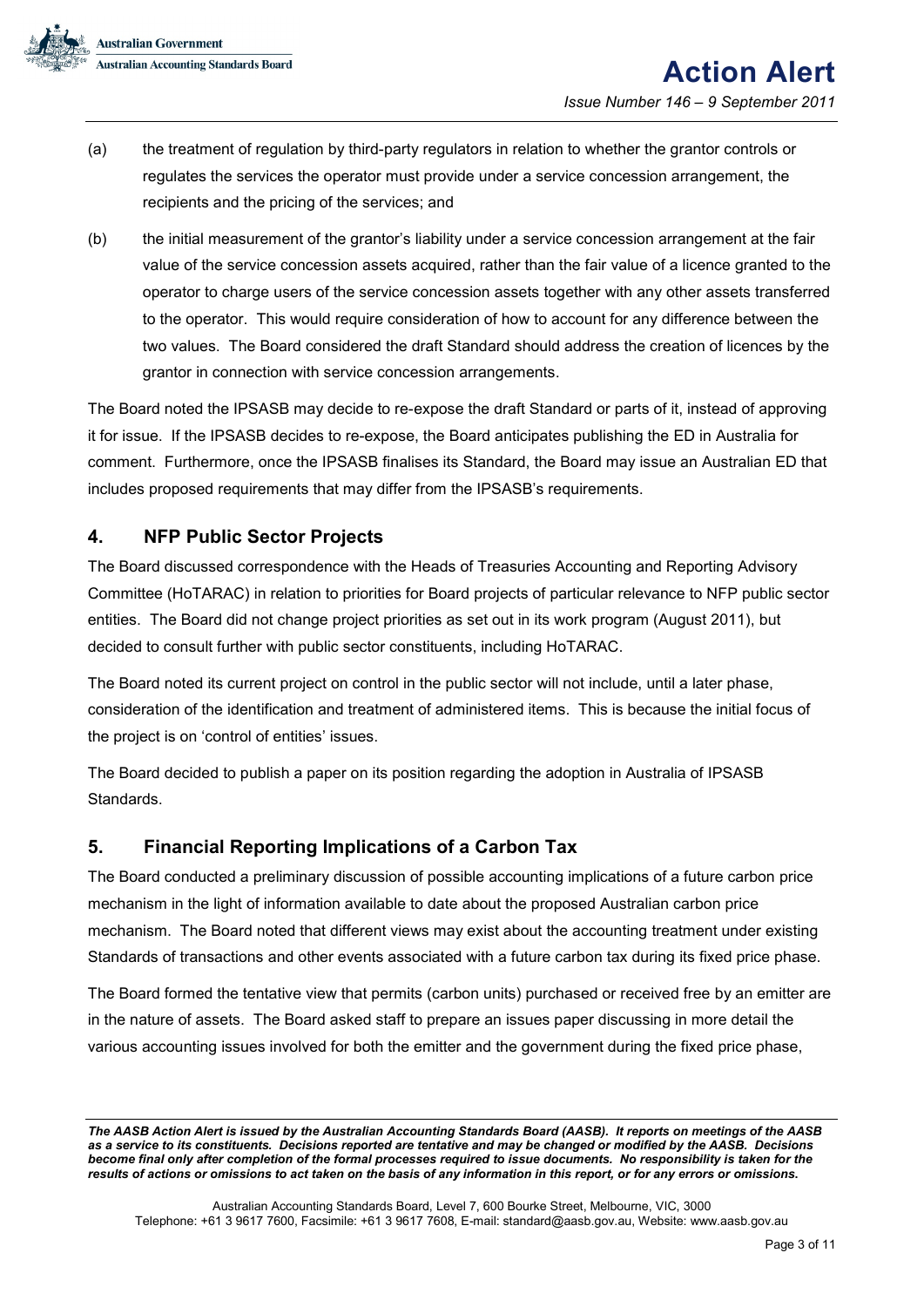

including possible treatments of permits and obligations arising from emissions, for consideration at a future Board meeting.

# <span id="page-3-0"></span>**6. Minerals Resource Rent Tax (MRRT)**

The Board received an education session on the proposed MRRT and discussed a draft staff work plan to address potential accounting implications that might arise from a MRRT. It is expected that the Board will next discuss this topic at its February 2012 meeting.

# <span id="page-3-1"></span>**7. Consolidation – Investment Entities**

The Board considered IASB ED/2011/4 *Investment Entities*, which was issued on 25 August 2011 for comment by 5 January 2012, with a view to agreeing the content of an AASB Preface, including specific AASB questions. The Board expects to issue the AASB Preface incorporating ED/2011/4 next week for comment by 30 November 2011.

The Board decided the AASB Preface should note, in broad terms, the range of entities that might fall within the scope of the IASB's proposals and outline those types of entities that might be affected by ED/2011/4, including entities that could be impacted because they would not meet the proposed criteria for 'investment entities'. The Board also decided to include a question for Australian constituents to identify the types of entities they consider might be affected and the costs and benefits, whether from a user or preparer perspective, they may experience depending on whether those types of entities meet the 'investment entities' criteria.

#### **8. Financial Instruments**

#### *Hedge Accounting Update*

The Board received an update on the IASB's deliberation of issues identified in respect of ED/2010/13 *Hedge Accounting* (which was incorporated into AASB ED 208 – now closed for comment) based on constituent feedback. Issues considered include:

- (a) the proposal to lift the restriction on applying hedge accounting to net positions consisting of forecast transactions that will affect profit or loss in different periods for foreign currency risk only;
- (b) the proposal to allow the designation of an 'aggregated exposure' as a hedged item without a specific restriction that the exposure and derivative that forms the 'aggregated exposure' be in a hedging relationship; and
- (c) the proposal to allow an irrevocable election to measure an 'own use' contract at fair value if doing so eliminates or significantly reduces an accounting mismatch.

The AASB will continue to monitor the development of this project.

*The AASB Action Alert is issued by the Australian Accounting Standards Board (AASB). It reports on meetings of the AASB as a service to its constituents. Decisions reported are tentative and may be changed or modified by the AASB. Decisions become final only after completion of the formal processes required to issue documents. No responsibility is taken for the results of actions or omissions to act taken on the basis of any information in this report, or for any errors or omissions***.**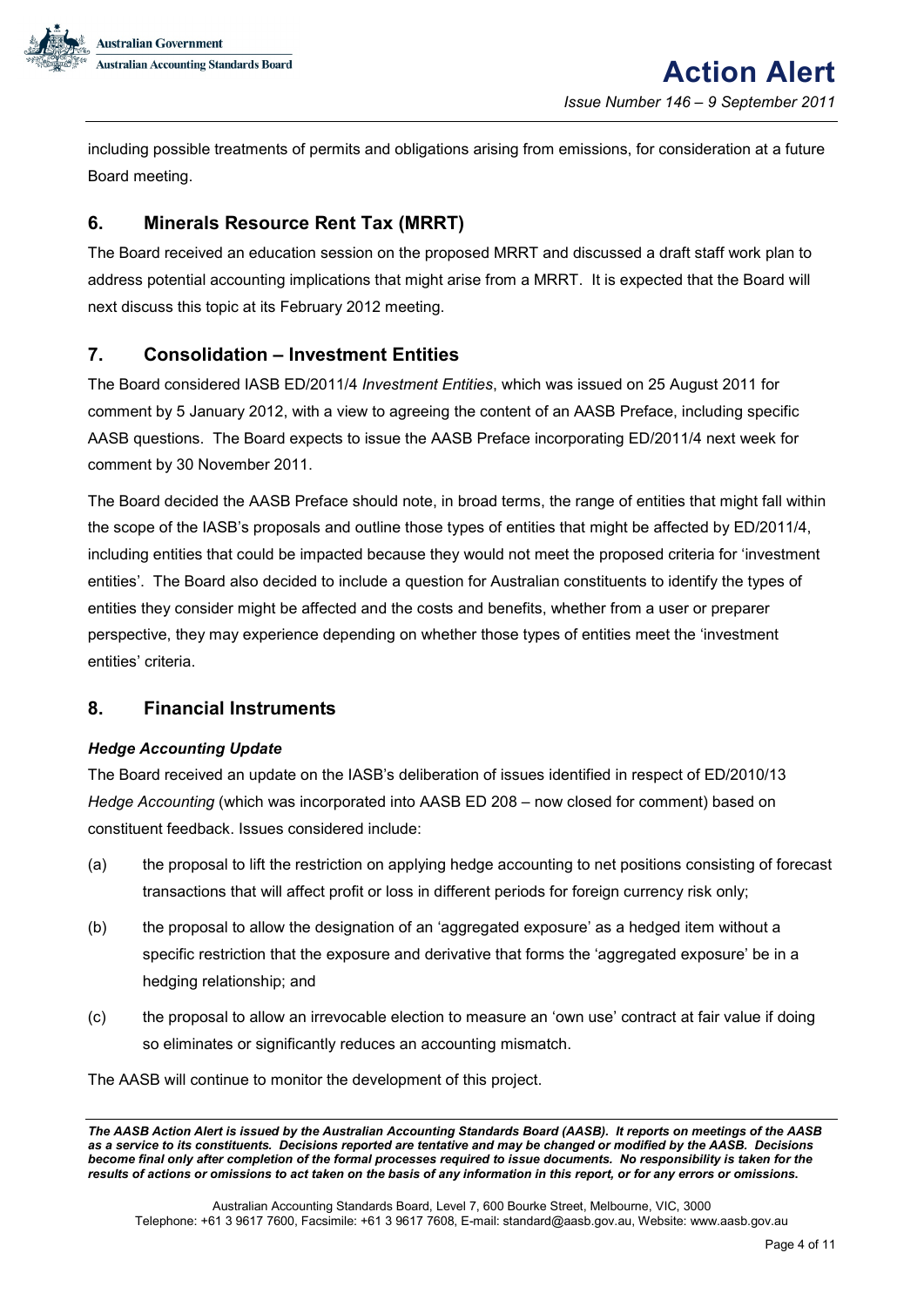

#### *Deferral of Mandatory Effective Date of IFRS 9*

The Board considered, for the purpose of making a submission, key issues arising from IASB ED/2011/3 *Mandatory Effective Date of IFRS 9* (incorporated into AASB ED 215) that requests comments on changing the mandatory date to 1 January 2015. Comments to the AASB are due by 7 October 2011 (and to the IASB by 21 October 2011).

Subject to considering any further submissions from AASB constituents on ED 215, the Board intends commenting to the IASB that the mandatory application date of IFRS 9 *Financial Instruments* should be determined only when the project to replace IAS 39 *Financial Instruments: Recognition and Measurement* as a whole is near completion, and should allow sufficient time for entities to be able to present meaningful comparative information. The Board noted there are four more phases to the project to replace IAS 39 and is concerned about the implications of multiple re-issuances of IFRS 9, particularly for comparability of financial reporting across entities. Accordingly, the Board intends suggesting that the IASB considers limiting the number of re-issuances of IFRS 9 and the circumstances in which entities could early adopt an earlier version once a later version has been issued.

#### **9. Leases**

The Board received an update on the tentative decisions made by the IASB and the FASB in their July 2011 meeting on the Leases project. The Board decided none of those decisions gave it cause to write to the IASB expressing concerns, particularly given the IASB's decision to re-expose the Leases proposals in Q4 2011. However, the Board requested that staff raise concerns with IASB staff relating to the volume of disclosures being considered and the lessor model for consideration in finalising the IASB's revised ED.

#### **10. Revenue from Contracts with Customers**

The Board received an update on the tentative decisions made by the IASB and the FASB in their July 2011 meeting on the Revenue Recognition project. The Board decided none of those decisions gave it cause to express concerns to the IASB.

#### **11. IFRS Annual Improvements**

The Board discussed the amendments contained in its ED 213 *Improvements to IFRSs* (which incorporates the IASB's ED/2011/2) and formed views to be included in a submission to the IASB.

Board members were generally supportive of all the amendments proposed in ED/2011/2. However, it was agreed that a general comment should be made to the IASB cautioning against the use of a rules-based approach rather than a principles-based approach in the drafting of improvements.

*The AASB Action Alert is issued by the Australian Accounting Standards Board (AASB). It reports on meetings of the AASB as a service to its constituents. Decisions reported are tentative and may be changed or modified by the AASB. Decisions become final only after completion of the formal processes required to issue documents. No responsibility is taken for the results of actions or omissions to act taken on the basis of any information in this report, or for any errors or omissions***.**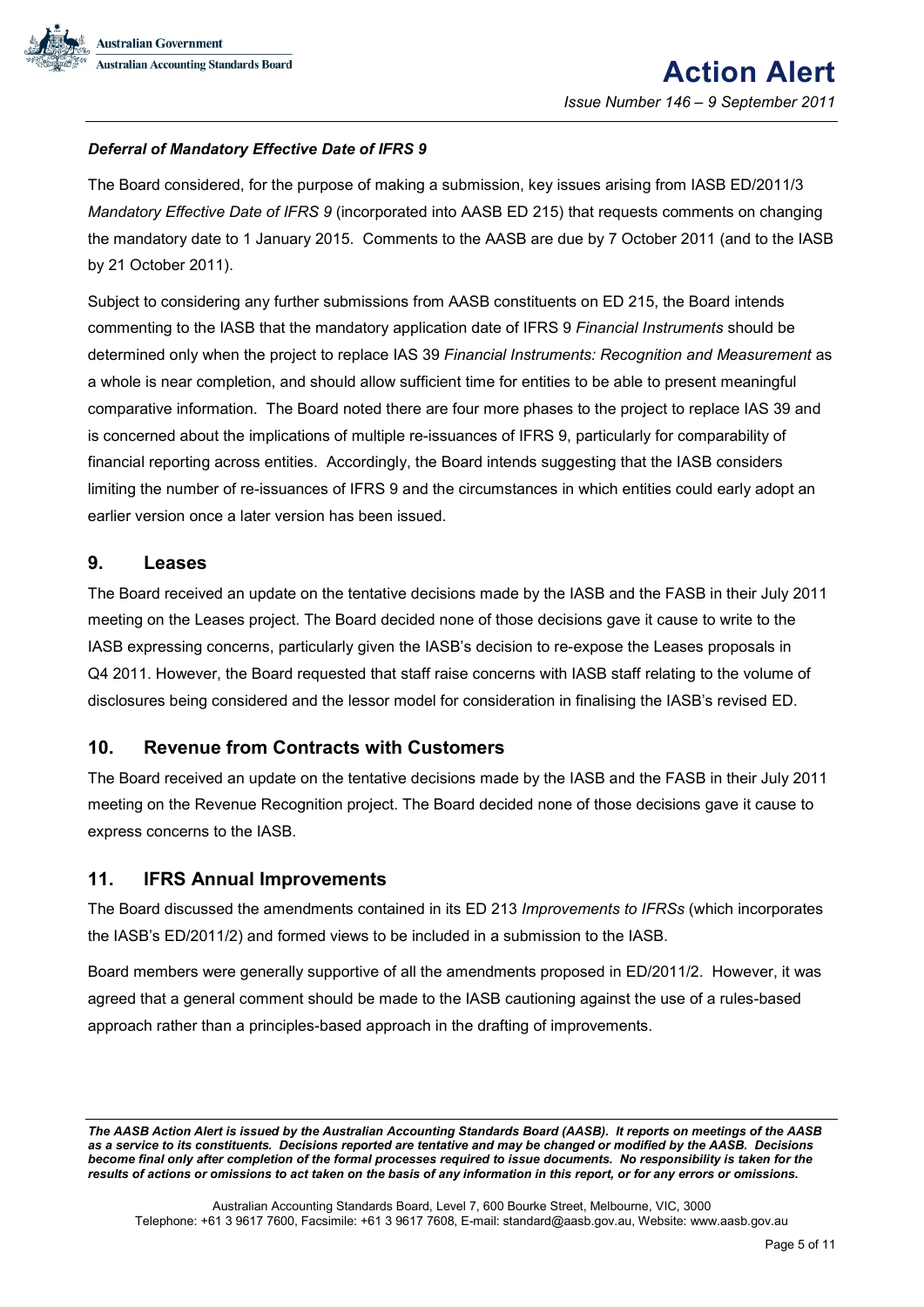

# <span id="page-5-1"></span>**12. Superannuation Entities**

The Board noted that staff are well advanced in redrafting the revised ED on financial reporting by superannuation entities for further consideration by the AASB's superannuation subcommittee, and expects it will be able to be issued for public comment in October 2011.

# <span id="page-5-2"></span>**13. Differential Reporting**

The Board received an update on the progress of the differential reporting research project by external consultants. The project was initiated to address the following issues:

- (a) whether the population of non-reporting entities has consistent characteristics; and
- (b) the nature of the accounting policies adopted by non-reporting entities.

The consultants provided some preliminary results in respect of the functionality of the reporting entity concept as set out in Statement of Accounting Concepts SAC 1 *Definition of the Reporting Entity* in distinguishing between entities that should prepare general purpose financial statements and those that need not. The consultants also reported their preliminary findings regarding the accounting policies disclosed as adopted in the special purpose financial statements of the lodging entities they have considered to date.

The research is continuing, and will include consideration of the quality of financial statements lodged by non-reporting entities, using industry-based analysis, and the change in the quality of such financial statements over time.

#### <span id="page-5-0"></span>**14. Interpretations Update**

The Board received an update on stripping costs in the production phase of a surface mine, noting that the IFRS Interpretations Committee has developed IFRIC Interpretation 20 *Stripping Costs in the Production Phase of a Surface Mine* and submitted it to the IASB for ratification at its September 2011 meeting.

The Board also received an update on the IFRS Interpretations Committee's tentative agenda decisions relating to business combinations involving newly formed entities, noting that the Chairman has written to the Committee expressing concern about the scope and implications of the decisions.

# <span id="page-5-3"></span>**15. Reducing Complexity in Financial Reporting**

The Board was informed of the developing thoughts of the Chairman on the topic 'Re-thinking Economic Decision-making, Disclosure and Presentation'. The Board noted the ideas have the potential to improve the quality of financial reporting in the longer term by providing some fundamental objectives-driven principles upon which performance reporting, including disclosures, could be based. The Board encouraged the Chairman to continue to develop his thinking. The Board also noted that other shorter-term strategies for

*The AASB Action Alert is issued by the Australian Accounting Standards Board (AASB). It reports on meetings of the AASB as a service to its constituents. Decisions reported are tentative and may be changed or modified by the AASB. Decisions become final only after completion of the formal processes required to issue documents. No responsibility is taken for the results of actions or omissions to act taken on the basis of any information in this report, or for any errors or omissions***.**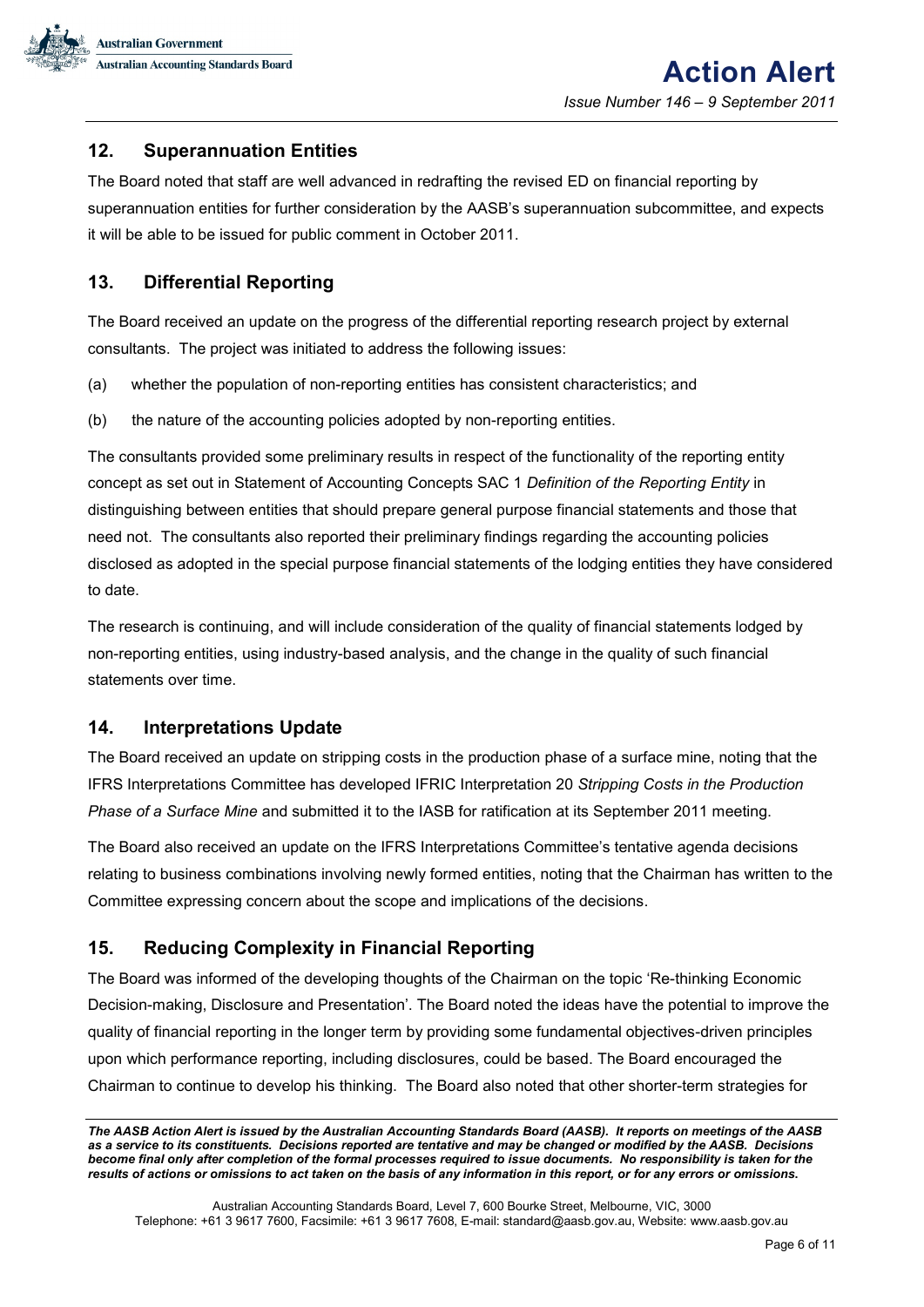

reducing complexity in financial reporting are to work with other regulators to clarify the current regulatory regime and to encourage the IASB to resist adding voluminous disclosure requirements to IFRSs. No decisions were made.

# <span id="page-6-0"></span>**16. IASB Agenda Consultation 2011**

AASB Invitation to Comment ITC 25 has been issued for comment by 10 November 2011, incorporating the IASB Request for Views *Agenda Consultation 2011.* The IASB document is open for comment until 30 November 2011.

The Board identified preliminary thoughts on the IASB's Request for Views, including:

- (a) urging the IASB to focus on global IFRS adoption, rather than convergence with US GAAP;
- (b) supporting continued work on the Conceptual Framework;
- (c) encouraging a fundamental review of disclosure, presentation and Other Comprehensive Income;
- (d) emphasising the need to deal with projects at a broad level to help avoid inconsistent outcomes for similar items and as a way of making IFRSs more cohesive and less complex;
- (e) advocating that the IASB reviews existing IFRSs to identify those that are not needed; and
- (f) highlighting the need for some resources to be devoted to researching strategic issues.

# <span id="page-6-1"></span>**17. Asian-Oceanian Standard-Setters Group (AOSSG)**

The Board noted:

- (a) the AOSSG will conduct an informal meeting next week in conjunction with the National Standard Setters meeting;
- (b) the draft agenda for the third annual AOSSG meeting in Melbourne on 23 and 24 November 2011, and that members of the public are welcome join the audience for that meeting [people should register to attend at [http://www.aossg.org/meetings-and-events\]](http://www.aossg.org/meetings-and-events); and
- (c) Australia would chair the AOSSG from November 2011.

The AOSSG Vision Statement provides background for the November meeting: [\[http://www.aossg.org/docs/About\\_Us/Vision\\_Paper.pdf\]](http://www.aossg.org/docs/About_Us/Vision_Paper.pdf).

# <span id="page-6-2"></span>**18. New Zealand Accounting Standards Board (NZASB)**

The NZASB Chair, Michele Embling, reported on the accounting standard setting activities in New Zealand since the establishment of the new structure for standard setting on 1 July 2011. She advised that the

*The AASB Action Alert is issued by the Australian Accounting Standards Board (AASB). It reports on meetings of the AASB as a service to its constituents. Decisions reported are tentative and may be changed or modified by the AASB. Decisions become final only after completion of the formal processes required to issue documents. No responsibility is taken for the results of actions or omissions to act taken on the basis of any information in this report, or for any errors or omissions***.**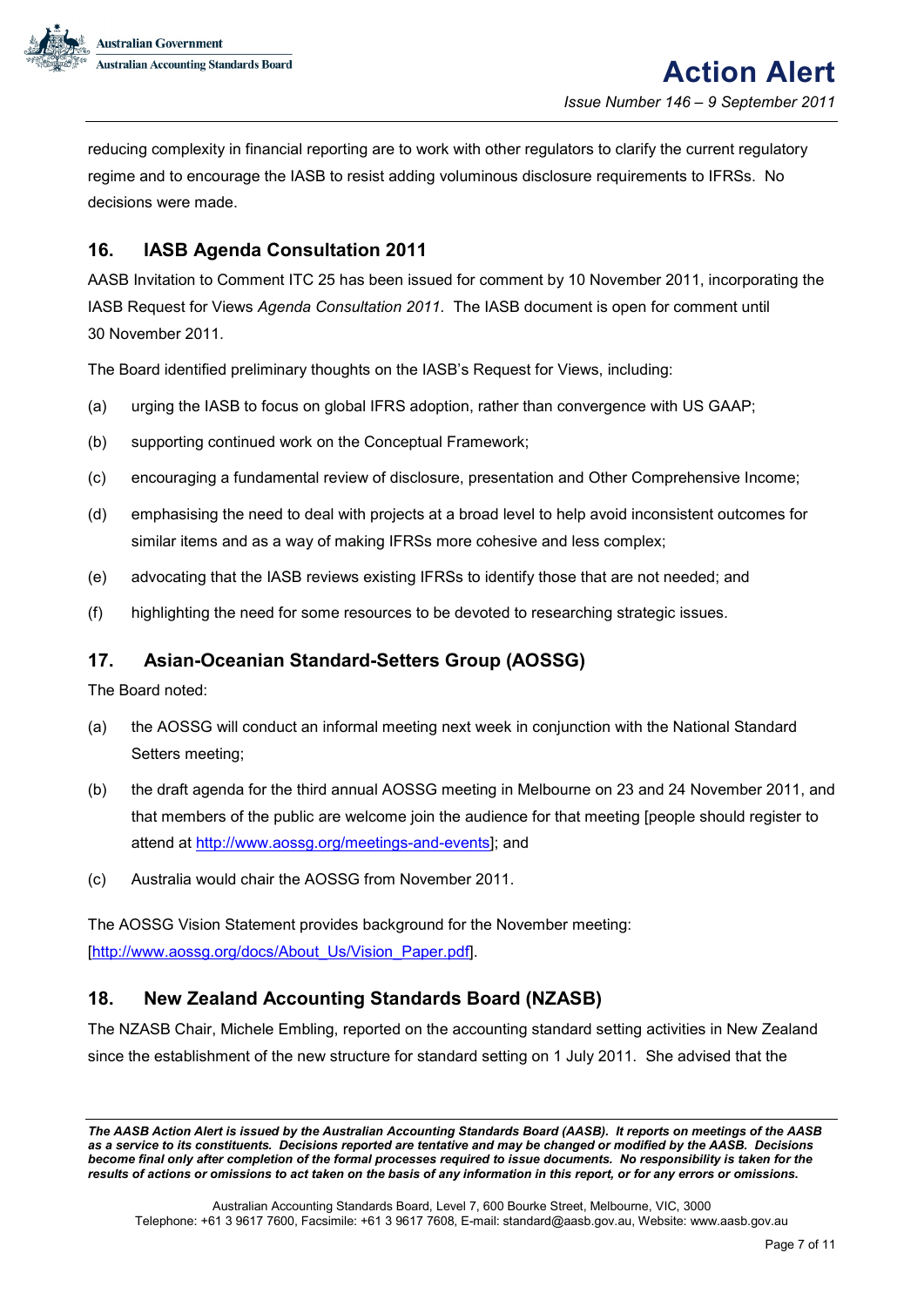

principal work to date has focused on setting up the new structure, communicating with constituents and preparing for the introduction of a new Framework.

# <span id="page-7-0"></span>**19. AASB Public Sector and NFP Private Sector Symposiums**

The AASB held two symposiums, in Melbourne on Monday 15 August and in Sydney on Friday 19 August 2011, both well attended.

The Board noted the main issues raised by Symposium attendees, as summarised in the staff report, and decided each issue raised should be considered further as each relevant project is progressed. In relation to issues raised about the Service Performance Reporting project, the Board decided that, in light of developments since the project was initiated (including the establishment of the Australian Charities and Notfor-profits Commission [ACNC]), staff should prepare a paper for consideration by the Board to assist it in determining the project's future direction.

The Board acknowledged the potential benefits, particularly for charities, of an agreed financial reporting taxonomy and a single portal for communicating information to government or regulators. In that regard, the Board noted its liaison with the custodian of the XBRL financial reporting taxonomy in Australia and its planned ongoing liaison with the ACNC.

# **20. Board Membership**

The Financial Reporting Council is about to advertise for nominations for appointment as AASB members to commence next year to replace members who have resigned or will have completed their terms.

# <span id="page-7-1"></span>**21. Recently Approved Documents**

Since last reported (15 July 2011), the Board has approved the following Standards:

*Effective from 1 July 2011*

• AASB 2011-5 *Extending Relief from Consolidation, the Equity Method and Proportionate Consolidation.*

*Effective from 1 July 2012*

• AASB 2011-9 *Amendments to Australian Accounting Standards – Presentation of Items of Other Comprehensive Income*.

*Effective from 1 January 2013*

- AASB 10 *Consolidated Financial Statements*;
- AASB 11 *Joint Arrangements*;
- AASB 12 *Disclosure of Interests in Other Entities*;
- AASB 127 *Separate Financial Statements*;
- AASB 128 *Investments in Associates and Joint Ventures*;

*The AASB Action Alert is issued by the Australian Accounting Standards Board (AASB). It reports on meetings of the AASB as a service to its constituents. Decisions reported are tentative and may be changed or modified by the AASB. Decisions become final only after completion of the formal processes required to issue documents. No responsibility is taken for the results of actions or omissions to act taken on the basis of any information in this report, or for any errors or omissions***.**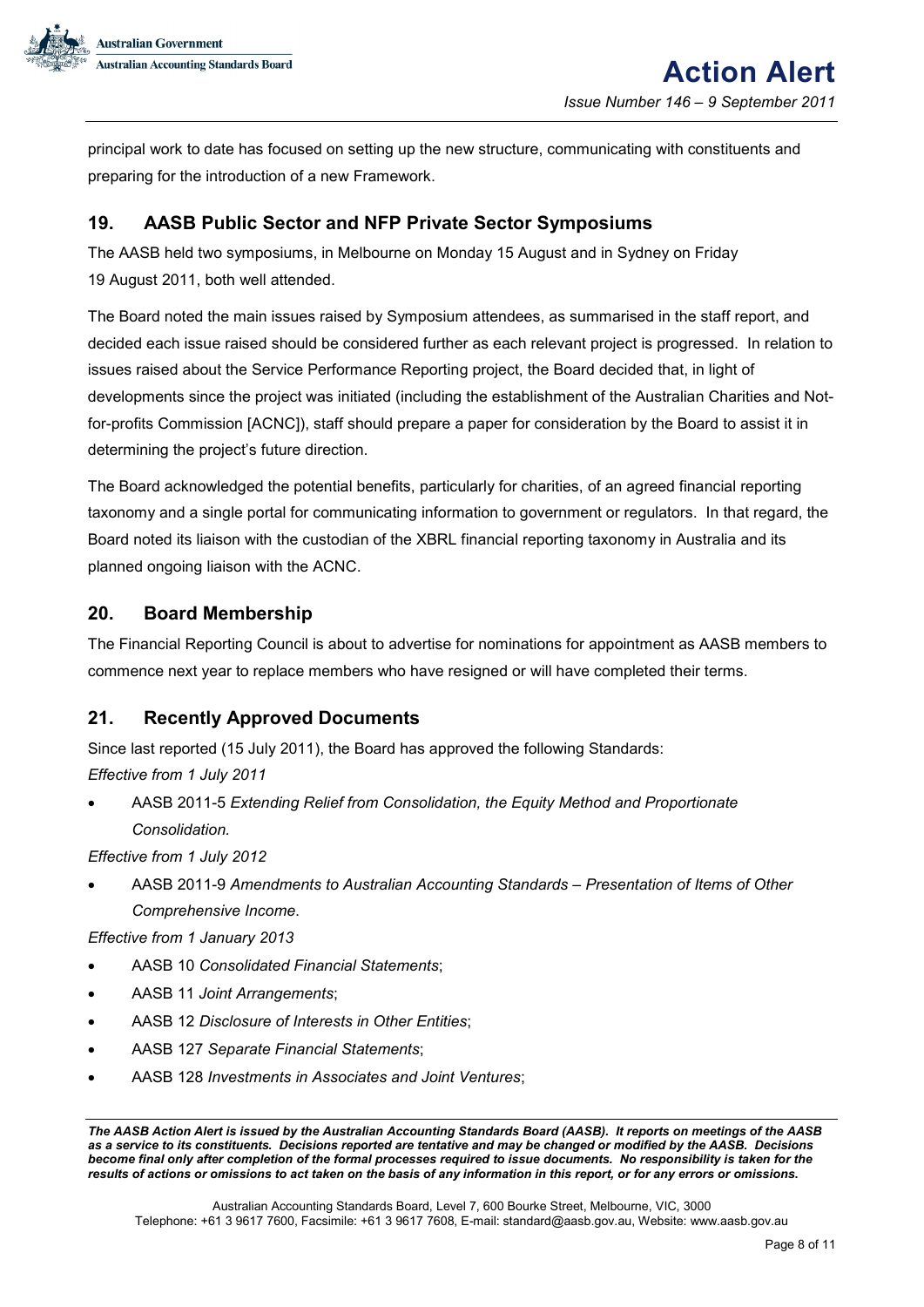

*Issue Number 146 – 9 September 2011*

- AASB 2011-7 *Amendments to Australian Accounting Standards arising from the Consolidation and Joint Arrangements Standards*;
- AASB 13 *Fair Value Measurement*;
- AASB 2011-8 *Amendments to Australian Accounting Standards arising from AASB 13*;
- AASB 119 *Employee Benefits*;
- AASB 2011-10 *Amendments to Australian Accounting Standards arising from AASB 119 (September 2011)*.

*Effective from 1 July 2013*

- AASB 2011-6 *Extending Relief from Consolidation, the Equity Method and Proportionate Consolidation – Reduced Disclosure Requirements*; and
- AASB 2011-11 *Amendments to AASB 119 (September 2011) arising from Reduced Disclosure Requirements*.

Also, since last reported, the Board has approved the following consultation documents:

- ED 214 *Extending Related Party Disclosures to the Not-for-Profit Public Sector*, open for comment until 31 January 2012;
- ED 216 *AASB 12 'Disclosure of Interests in Other Entities': Tier 2 proposals*, open for comment until 30 November 2011;
- ED 217 *AASB 127 'Separate Financial Statements': Tier 2 proposals*, open for comment until 30 November 2011;
- ED 218 *Presentation of Items of Other Comprehensive Income: Tier 2 Proposals*, open for comment until 5 December 2011; and
- ED 219 *AASB 13 'Fair Value Measurement' and AASB 2011-8 'Amendments to Australian Accounting Standards arising from AASB 13': Tier 2 Proposals*, open for comment until 5 December 2011.

In addition, the following documents were issued under the Board's delegated authority for the staff/Chairman to issue IASB consultation documents where there is no significant additional Australian material:

- ED 215 *Mandatory Effective Date of IFRS 9*, open for comment until 7 October 2011; and
- ITC 25 *Request for Comment on IASB Request for Views on Agenda Consultation 2011*, open for comment until 10 November 2011.

These documents are now available on the AASB website.

# <span id="page-8-0"></span>**22. Documents Open for Comment**

The following documents are open for comment. AASB submissions to the IASB, IFRS Interpretations Committee, IFRS Foundation or IPSASB are published on the AASB website.

*The AASB Action Alert is issued by the Australian Accounting Standards Board (AASB). It reports on meetings of the AASB as a service to its constituents. Decisions reported are tentative and may be changed or modified by the AASB. Decisions become final only after completion of the formal processes required to issue documents. No responsibility is taken for the results of actions or omissions to act taken on the basis of any information in this report, or for any errors or omissions***.**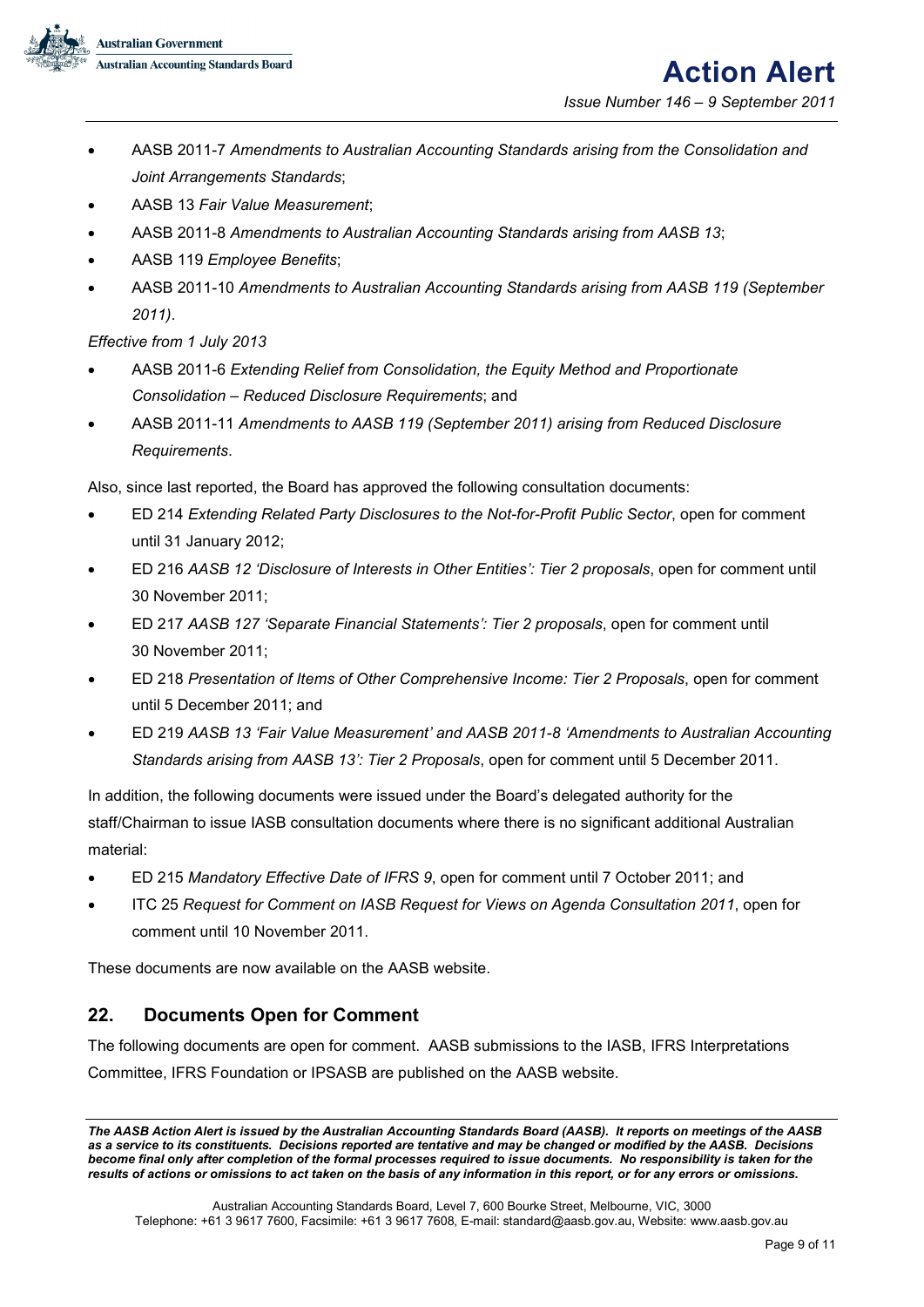

# **Action Alert**

*Issue Number 146 – 9 September 2011*

| Originating<br><b>Organisation</b> | <b>Document</b>                                                                                                                                        | <b>AASB No.</b>                              | <b>AASB Due</b><br><b>Date</b>                                                     | <b>Other</b><br>Organisation<br><b>Due Date</b> |
|------------------------------------|--------------------------------------------------------------------------------------------------------------------------------------------------------|----------------------------------------------|------------------------------------------------------------------------------------|-------------------------------------------------|
| <b>IASB</b>                        | Improvements to IFRSs                                                                                                                                  | ED 213                                       | Closed                                                                             | 21 October<br>2011                              |
| <b>AASB</b>                        | Insurance Contracts: Tier 2<br>Supplement to ED 201                                                                                                    | Tier <sub>2</sub><br>Supplement to<br>ED 201 | 30 September<br>2011                                                               |                                                 |
| <b>IASB</b>                        | Mandatory Effective Date of<br>IFRS <sub>9</sub>                                                                                                       | ED 215                                       | 7 October 2011                                                                     | 21 October<br>2011                              |
| <b>AASB</b>                        | Not-for-Profit Entities within the<br><b>General Government Sector</b>                                                                                 | ED 212                                       | 31 October<br>2011<br>(Roundtables<br>3 & 4 October in<br>Melbourne and<br>Sydney) |                                                 |
| <b>IASB</b>                        | Request for Comment on IASB<br>Request for Views Agenda<br>Consultation 2011                                                                           | <b>ITC 25</b>                                | 10 November<br>2011                                                                | 30 November<br>2011                             |
| <b>AASB</b>                        | AASB 12 Disclosure of Interests<br><i>in Other Entities: Tier 2</i><br>proposals                                                                       | ED 216                                       | 30 November<br>2011                                                                |                                                 |
| <b>AASB</b>                        | AASB 127 Separate Financial<br>Statements: Tier 2 proposals                                                                                            | ED 217                                       | 30 November<br>2011                                                                | —                                               |
| <b>AASB</b>                        | Presentation of Items of Other<br>Comprehensive Income: Tier 2<br>Proposals                                                                            | ED 218                                       | 5 December<br>2011                                                                 |                                                 |
| <b>AASB</b>                        | AASB 13 Fair Value<br>Measurement and AASB 2011-8<br>Amendments to Australian<br><b>Accounting Standards arising</b><br>from AASB 13: Tier 2 Proposals | ED 219                                       | 5 December<br>2011                                                                 |                                                 |
| AASB                               | Users' Views Questionnaire on<br>the Initial Accounting for<br>Intangible Assets Acquired in<br><b>Business Combinations</b>                           |                                              | 15 December<br>2011                                                                |                                                 |
| <b>AASB</b>                        | <b>Extending Related Party</b><br>Disclosures to the Not-for-Profit<br><b>Public Sector</b>                                                            | ED 214                                       | 31 January<br>2012<br>(Roundtables<br>3 & 4 October in<br>Melbourne and<br>Sydney) |                                                 |

*The AASB Action Alert is issued by the Australian Accounting Standards Board (AASB). It reports on meetings of the AASB as a service to its constituents. Decisions reported are tentative and may be changed or modified by the AASB. Decisions become final only after completion of the formal processes required to issue documents. No responsibility is taken for the results of actions or omissions to act taken on the basis of any information in this report, or for any errors or omissions***.**